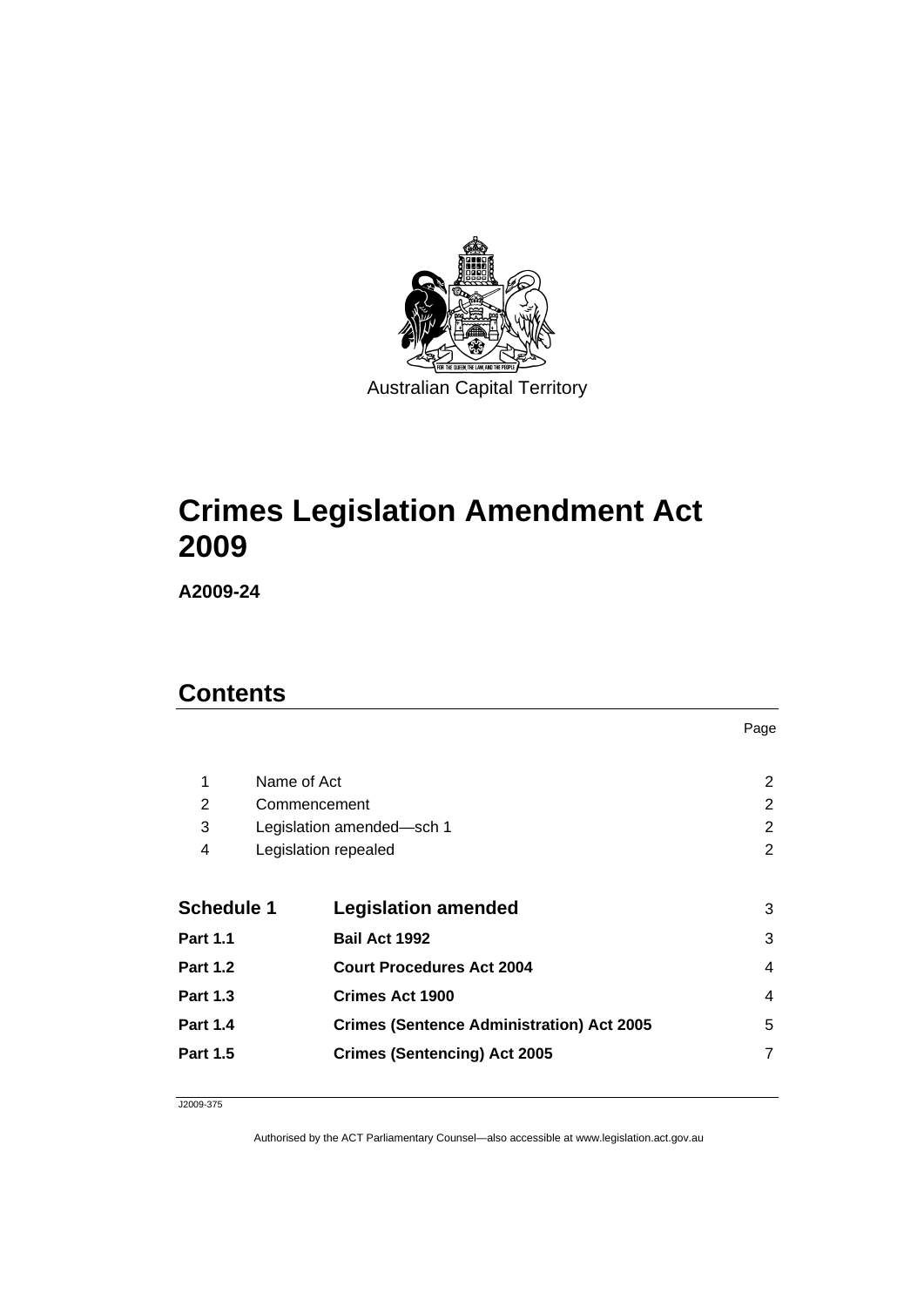| Contents |
|----------|
|----------|

|                  |                                                     | Page |
|------------------|-----------------------------------------------------|------|
| <b>Part 1.6</b>  | <b>Criminal Code 2002</b>                           | 8    |
| <b>Part 1.7</b>  | <b>Criminal Code Regulation 2005</b>                | 8    |
| <b>Part 1.8</b>  | <b>Evidence (Miscellaneous Provisions) Act 1991</b> | 8    |
| <b>Part 1.9</b>  | <b>Magistrates Court Act 1930</b>                   | 15   |
| <b>Part 1.10</b> | <b>Supreme Court Act 1933</b>                       | 18   |

contents 2 Crimes Legislation Amendment Act 2009

A2009-24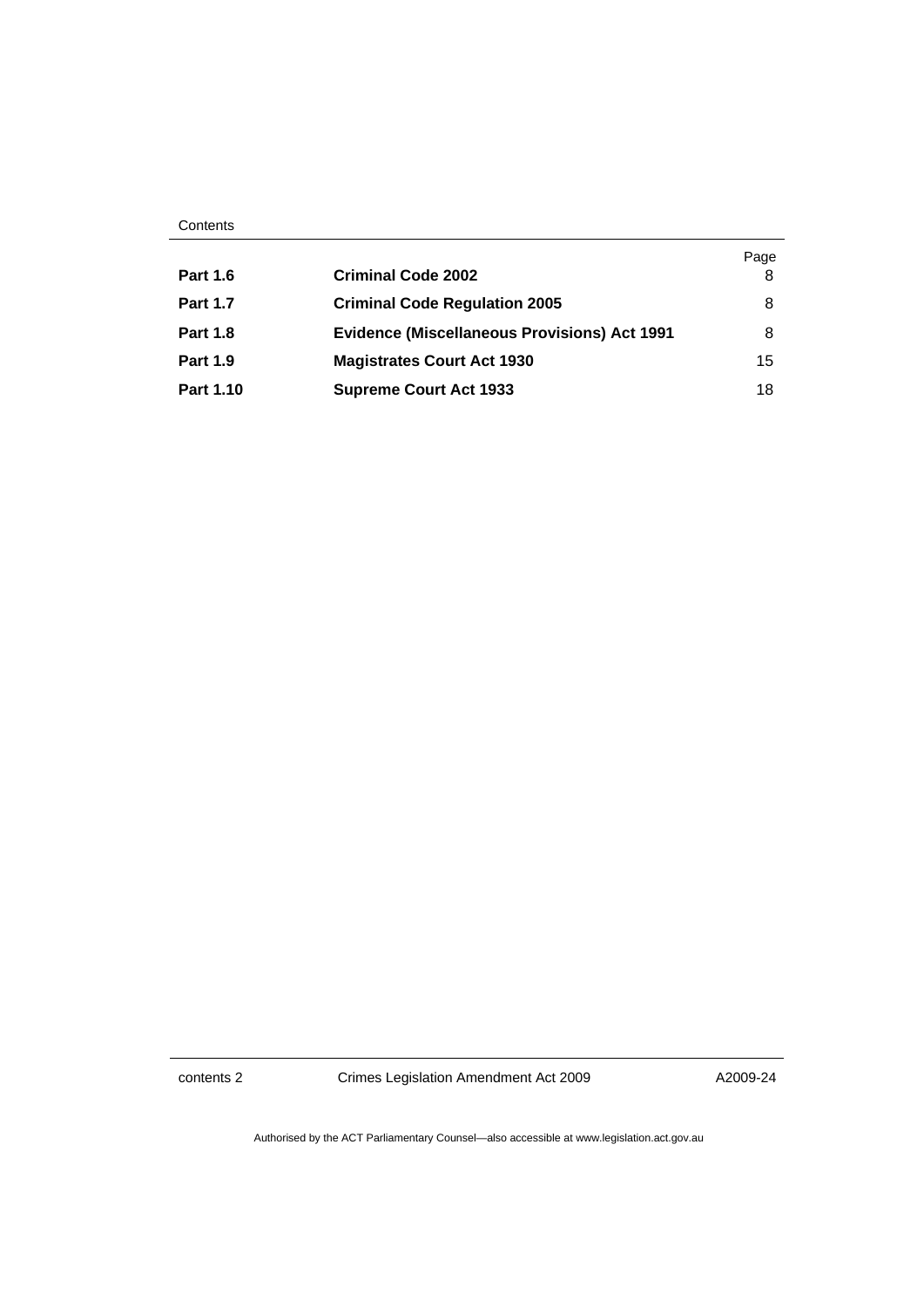<span id="page-2-0"></span>

# **Crimes Legislation Amendment Act 2009**

**A2009-24** 

l

An Act to amend legislation in relation to criminal proceedings

The Legislative Assembly for the Australian Capital Territory enacts as follows:

J2009-375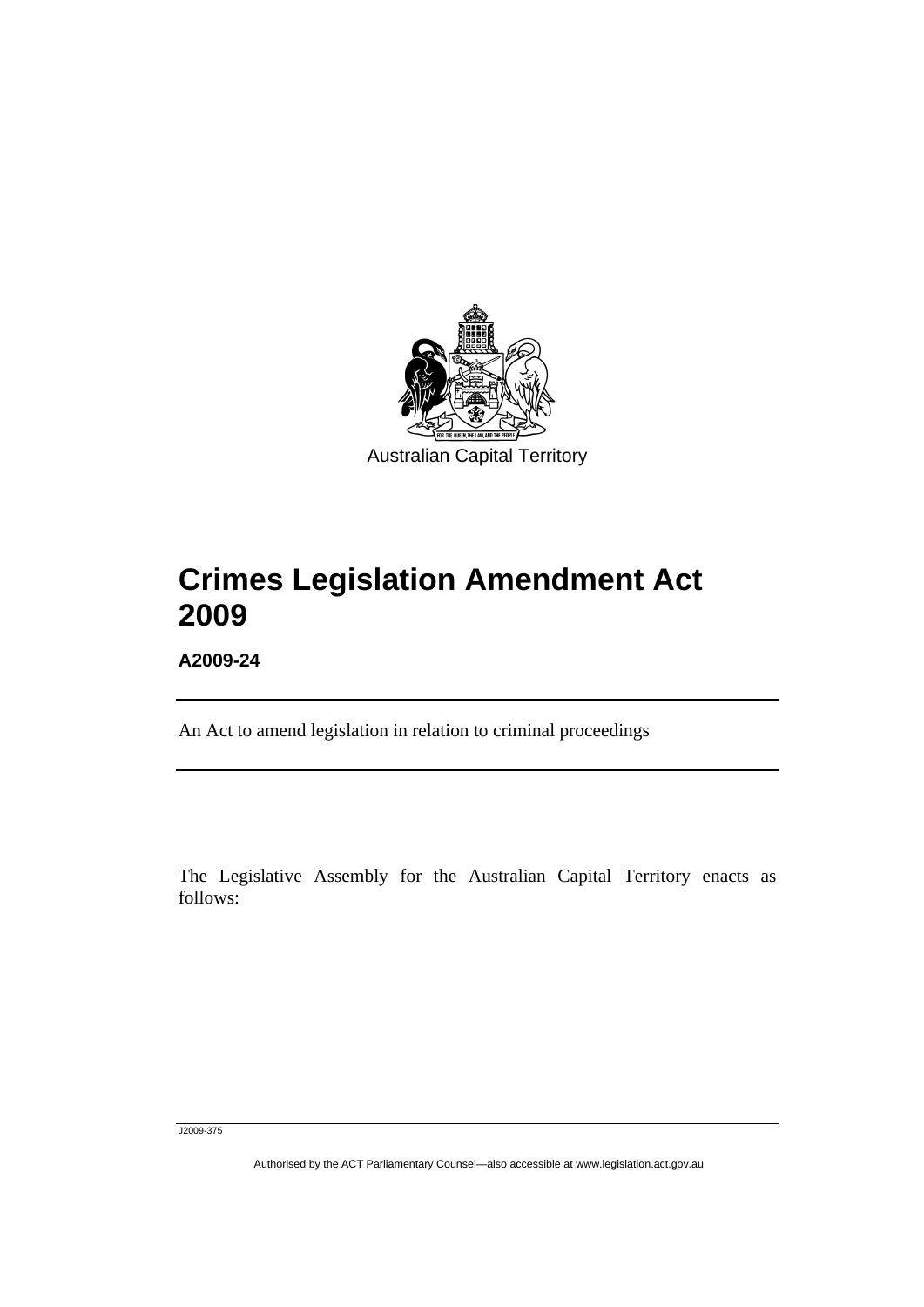### <span id="page-3-0"></span>**1 Name of Act**

This Act is the *Crimes Legislation Amendment Act 2009*.

#### **2 Commencement**

This Act commences on the day after its notification day.

*Note* The naming and commencement provisions automatically commence on the notification day (see Legislation Act, s 75 (1)).

## **3 Legislation amended—sch 1**

This Act amends the legislation mentioned in schedule 1.

### **4 Legislation repealed**

The following regulations are repealed:

- *Crimes (Transitional Provisions) Regulation 2009* (SL2009-21)
- *Magistrates Court (Transitional Provisions) Regulation 2009* (SL2009-20).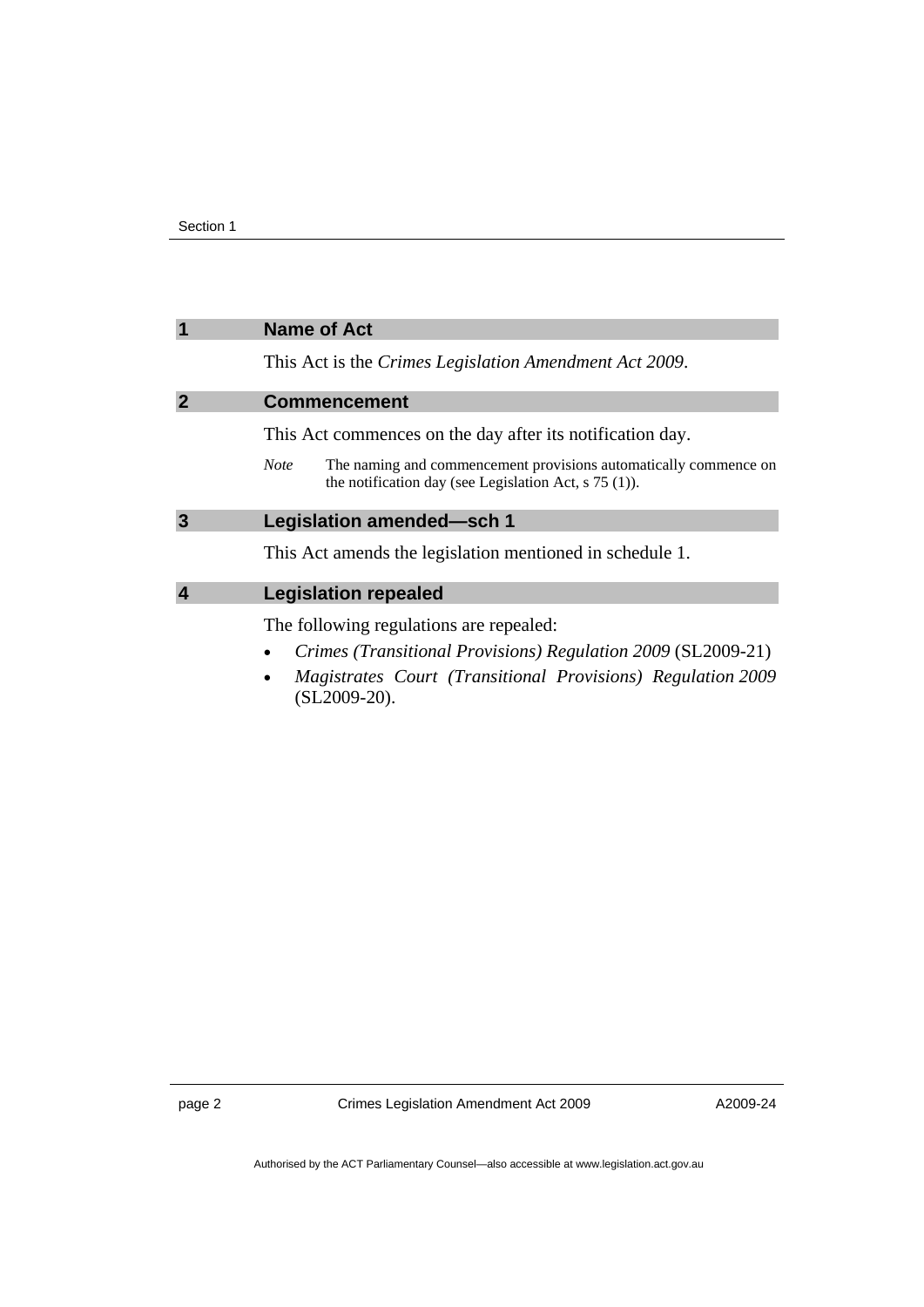# <span id="page-4-0"></span>**Schedule 1 Legislation amended**

(see s 3)

# **Part 1.1 Bail Act 1992**

## **[1.1] Section 25 (9), new definition of** *chief executive*

*insert* 

*chief executive* means—

- (a) if section 25A applies in relation to the accused person—the responsible chief executive decided under that section; or
- (b) in any other case—the chief executive responsible for this Act.

### **[1.2] New section 25A (3) and (4)**

*insert* 

- (3) If the responsible chief executive for matters relating to the supervision of an accused person is the chief executive responsible for the *Children and Young People Act 2008*, the accused person must be supervised as a person under 18 years old.
- (4) If the responsible chief executive for matters relating to the supervision of an accused person is the chief executive responsible for this Act, the accused person must be supervised as an adult.

A2009-24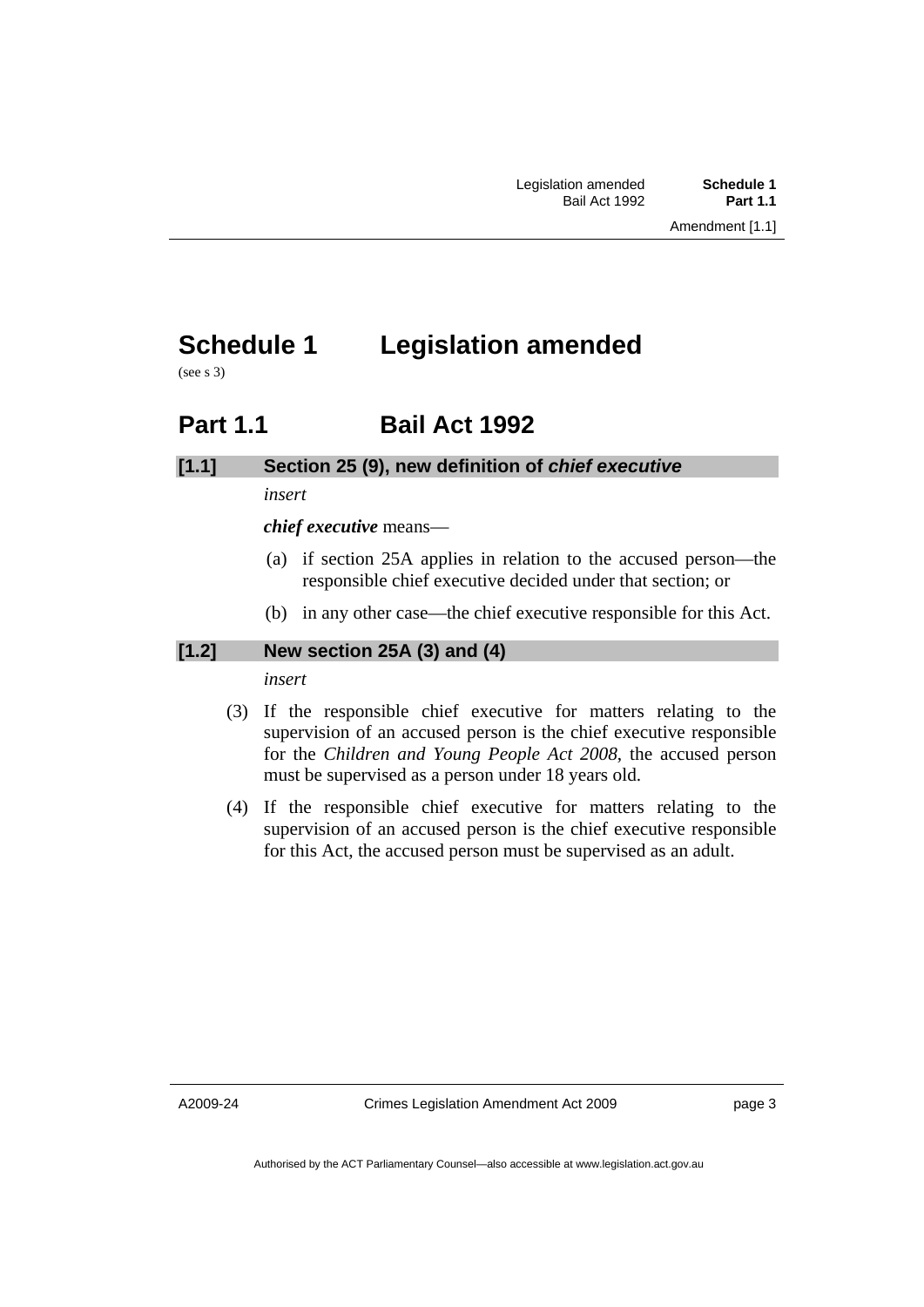<span id="page-5-0"></span>**Schedule 1** Legislation amended<br>**Part 1.2** Court Procedures Ac **Part 1.2** Court Procedures Act 2004 Amendment [1.3]

# **Part 1.2 Court Procedures Act 2004**

# **[1.3] Section 71 (5) (b)**  *omit*  the offence *substitute*  an offence **[1.4] Section 71 (7), new definition of** *victim insert victim*, of an offence—see the *Crimes (Sentencing) Act 2005*, section 47.

#### **[1.5] Section 72 (4), new definition of** *victim*

### *insert*

*victim*, of an offence—see the *Crimes (Sentencing) Act 2005*, section 47.

# **Part 1.3 Crimes Act 1900**

**[1.6] Section 375A (4), examples and note** 

*omit* 

**[1.7] New section 600 (2) and (3)** 

*insert* 

 (2) That part, as in force immediately before the amendments commence, continues to apply to the proceeding.

page 4 Crimes Legislation Amendment Act 2009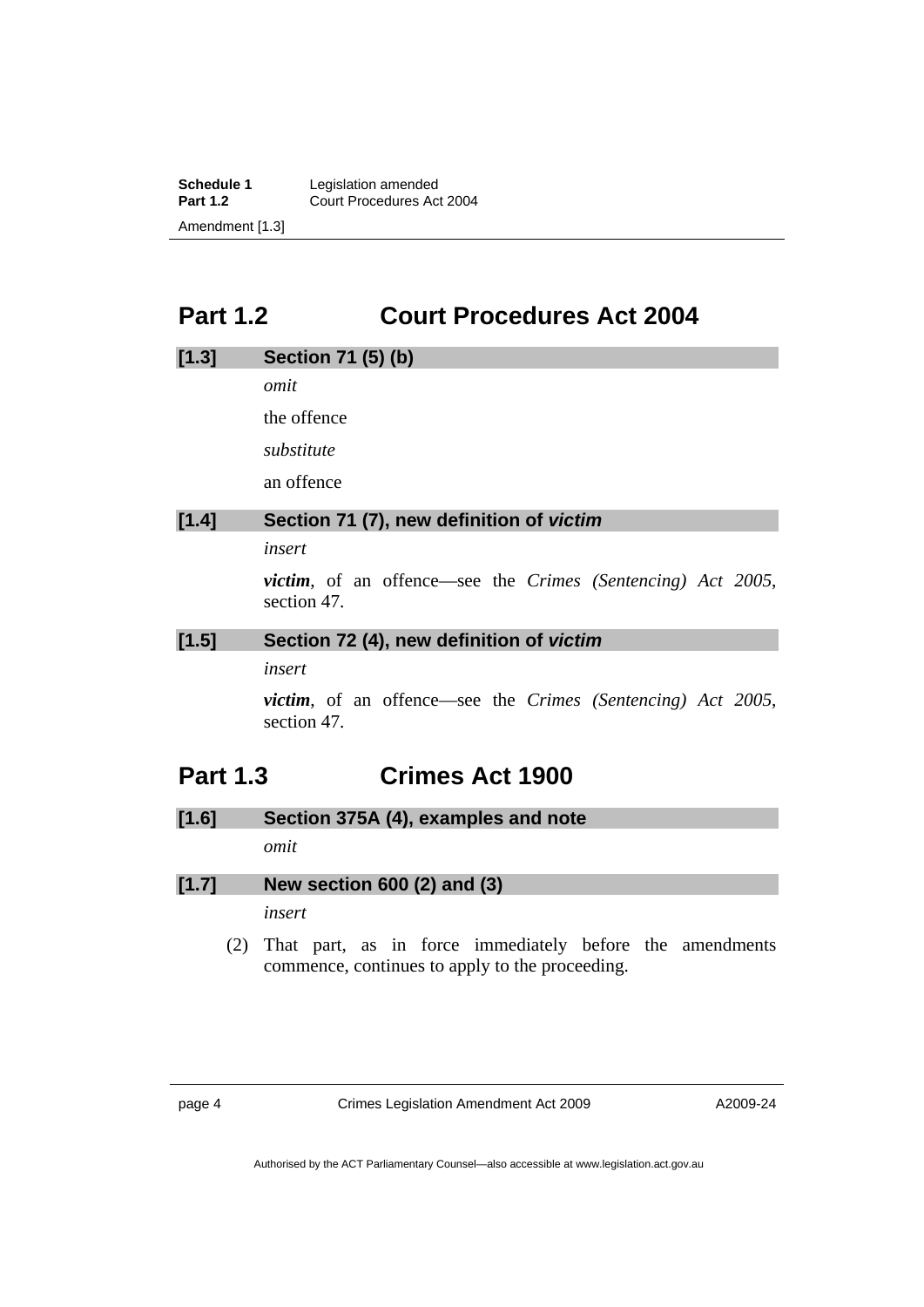- <span id="page-6-0"></span> (3) For subsection (1), the hearing in a proceeding for an offence has started if—
	- (a) the defendant has pleaded guilty to the charge and the court has accepted the plea; or
	- (b) the defendant has pleaded not guilty to the charge, or is taken to have pleaded not guilty to the charge under section 375 (6) and the court has begun to take oral or written evidence in the proceeding (other than in relation to bail or any other interlocutory matter).

# **Part 1.4 Crimes (Sentence Administration) Act 2005**

## **[1.8] Section 95 (1)**

*omit* 

(other than a young offender)

## **[1.9] New section 95 (3)**

*insert* 

(3) In this section:

### *offender*—

- (a) includes a young offender for whom the chief executive responsible for this Act is responsible in accordance with a decision under section 320F; but
- (b) does not include any other young offender.

## **[1.10] Section 96 (1)**

*omit* 

(other than a young offender)

A2009-24

Crimes Legislation Amendment Act 2009

page 5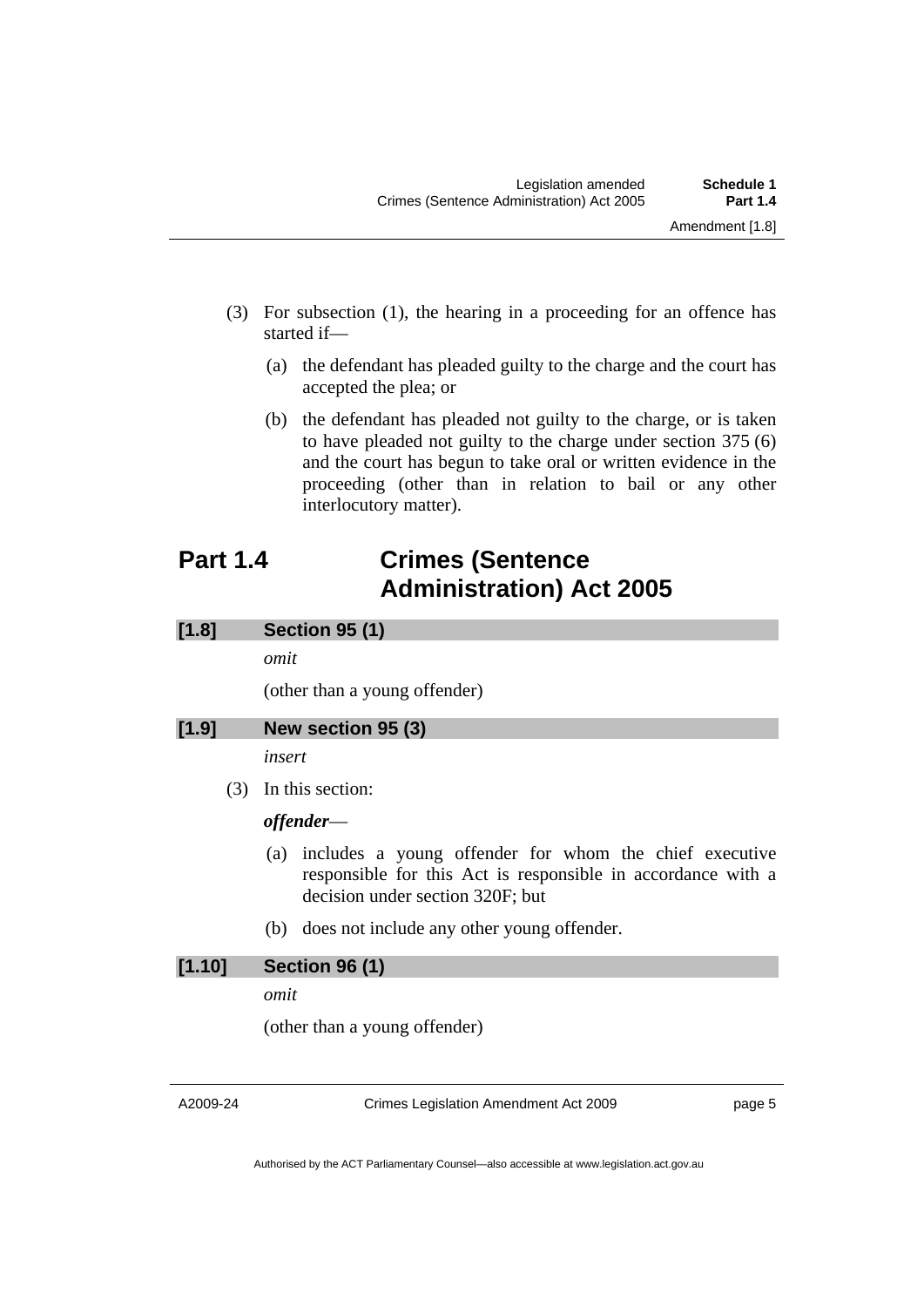### **[1.11] New section 96 (3)**

*insert* 

(3) In this section:

*offender*—

- (a) includes a young offender for whom the chief executive responsible for this Act is responsible in accordance with a decision under section 320F; but
- (b) does not include any other young offender.

### **[1.12] Section 102 (4) and note**

*substitute* 

(4) In this section:

### *offender*—

- (a) includes a young offender for whom the chief executive responsible for this Act is responsible in accordance with a decision under section 320F; but
- (b) does not include any other young offender.
- *Note* For other young offenders, see s 320G (Young offenders—breach of good behaviour obligations).

## **[1.13] Section 320F (2)**

#### *substitute*

- (2) The chief executive responsible for this Act and the chief executive responsible for the *Children and Young People Act 2008* must decide which of them is to be the administering chief executive for the person.
- (3) If the administering chief executive is the chief executive responsible for this Act, the person is dealt with under this Act in the same way as an adult offender.

page 6 Crimes Legislation Amendment Act 2009

Authorised by the ACT Parliamentary Counsel—also accessible at www.legislation.act.gov.au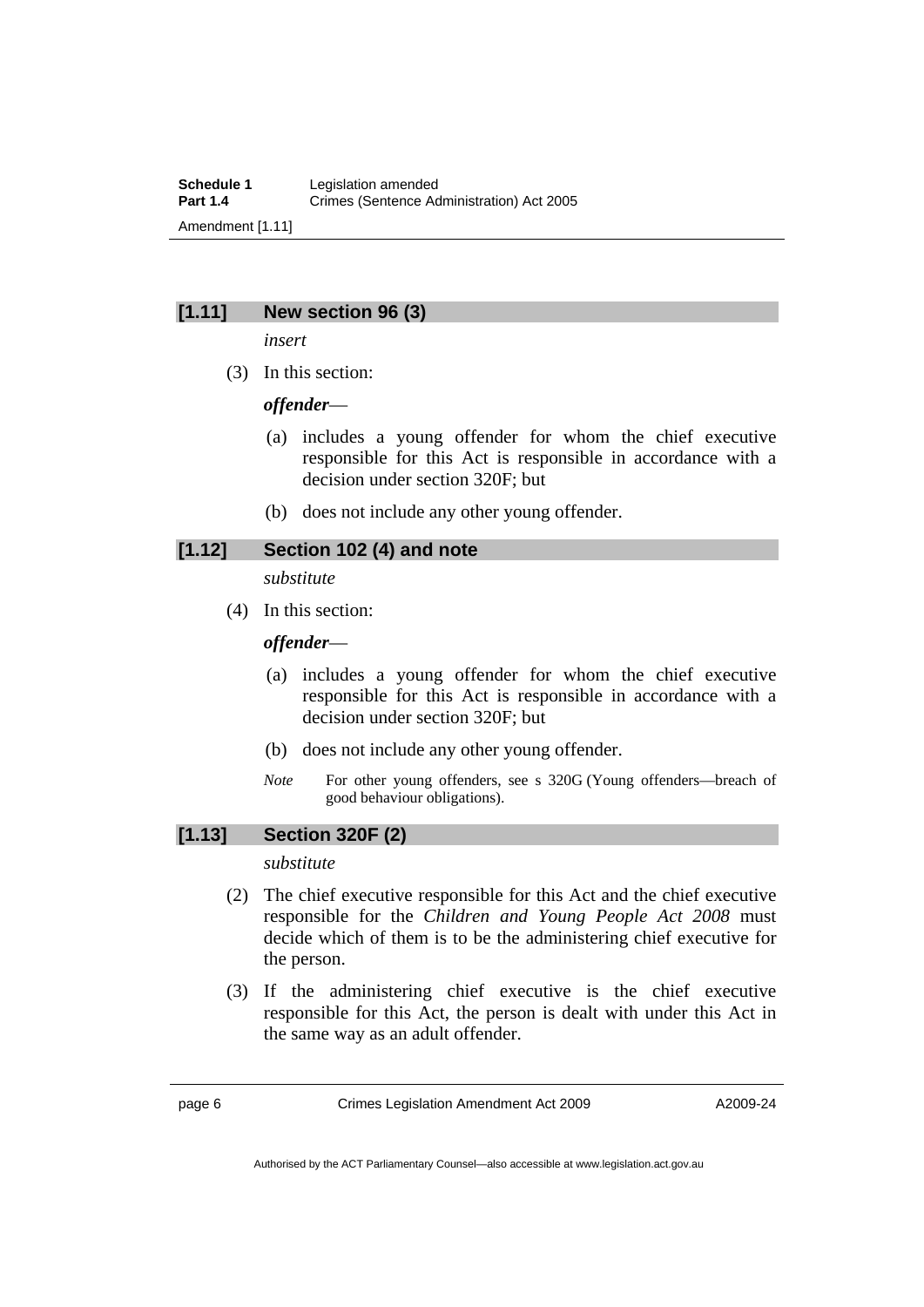<span id="page-8-0"></span> (4) If the administering chief executive is the chief executive responsible for the *Children and Young People Act 2008*, the person continues to be dealt with under this Act as a young offender.

## **[1.14] Section 320G (3), new definition of** *young offender insert*

*young offender* does not include a young offender for whom the chief executive responsible for this Act is responsible in accordance with a decision under section 320F.

*Note* Section 102 (Corrections officers to report breach of good behaviour obligations) applies to these young offenders (see s 102 (4)).

# **Part 1.5 Crimes (Sentencing) Act 2005**

## **[1.15] Section 133M (2) (a), note**

#### *substitute*

*Note* An education and training condition must not be included in the order unless the young offender is convicted or found guilty of the offence (see s 133P).

| [1.16] | <b>Section 133P heading</b> |  |
|--------|-----------------------------|--|
|--------|-----------------------------|--|

*substitute* 

- **133P Education and training conditions—for young offenders convicted or found guilty**
- **[1.17] Section 133Z heading**

*substitute* 

## **133Z Accommodation orders—for young offenders convicted or found guilty**

Crimes Legislation Amendment Act 2009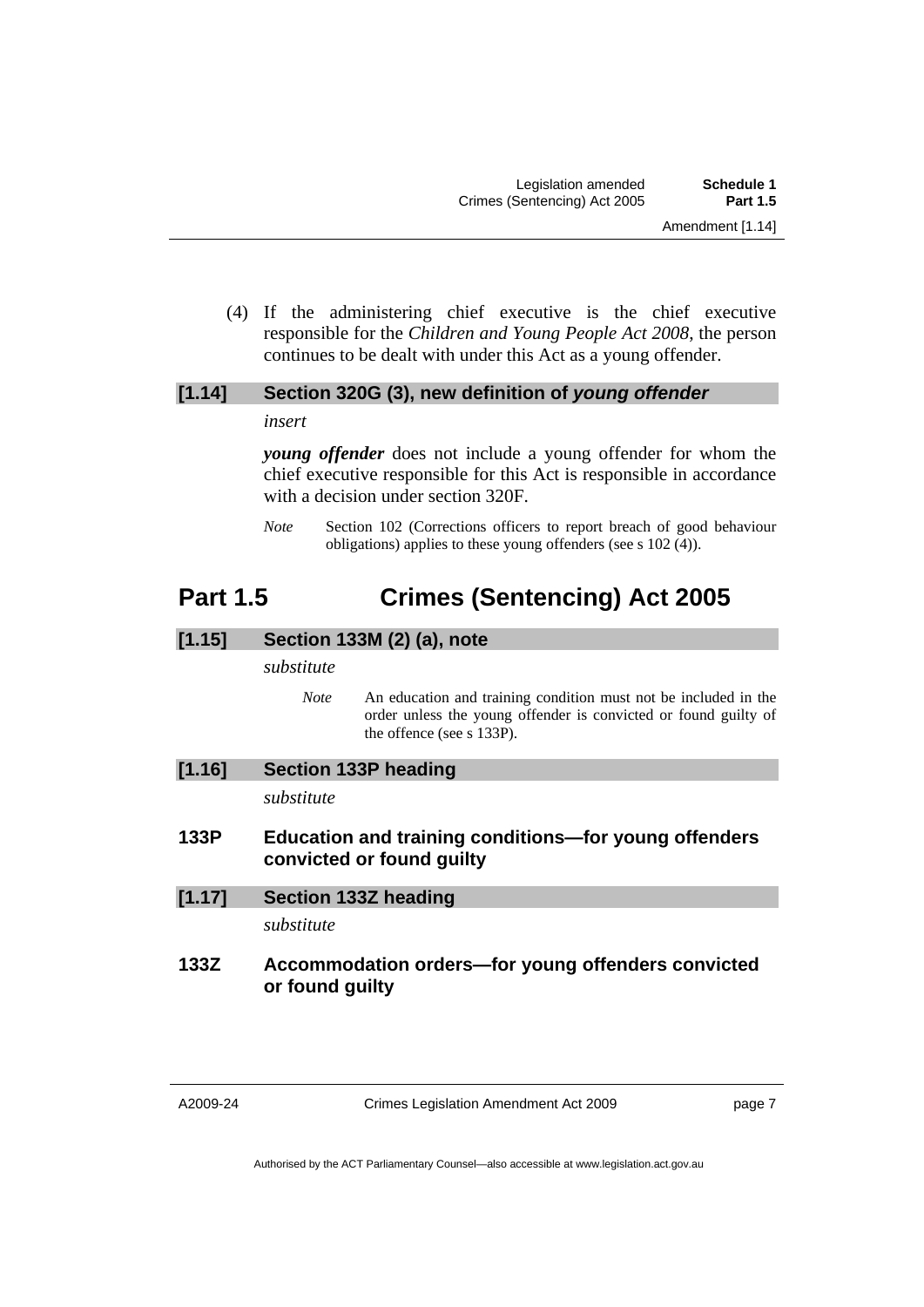<span id="page-9-0"></span>**Schedule 1** Legislation amended<br> **Part 1.6** Criminal Code 2002 Criminal Code 2002 Amendment [1.18]

# **Part 1.6 Criminal Code 2002**

| [1.18] | Section 10 (1), definition of default application date |
|--------|--------------------------------------------------------|
|        | omit                                                   |
|        | 1 July 2009                                            |
|        | substitute                                             |
|        | 1 July 2013                                            |
|        |                                                        |

# **Part 1.7 Criminal Code Regulation 2005**

### **[1.19] Section 4A**

*omit* 

# **Part 1.8 Evidence (Miscellaneous Provisions) Act 1991**

**[1.20] Section 38C (1) (c) (ii)** 

*omit* 

disability

*substitute* 

vulnerability

page 8 Crimes Legislation Amendment Act 2009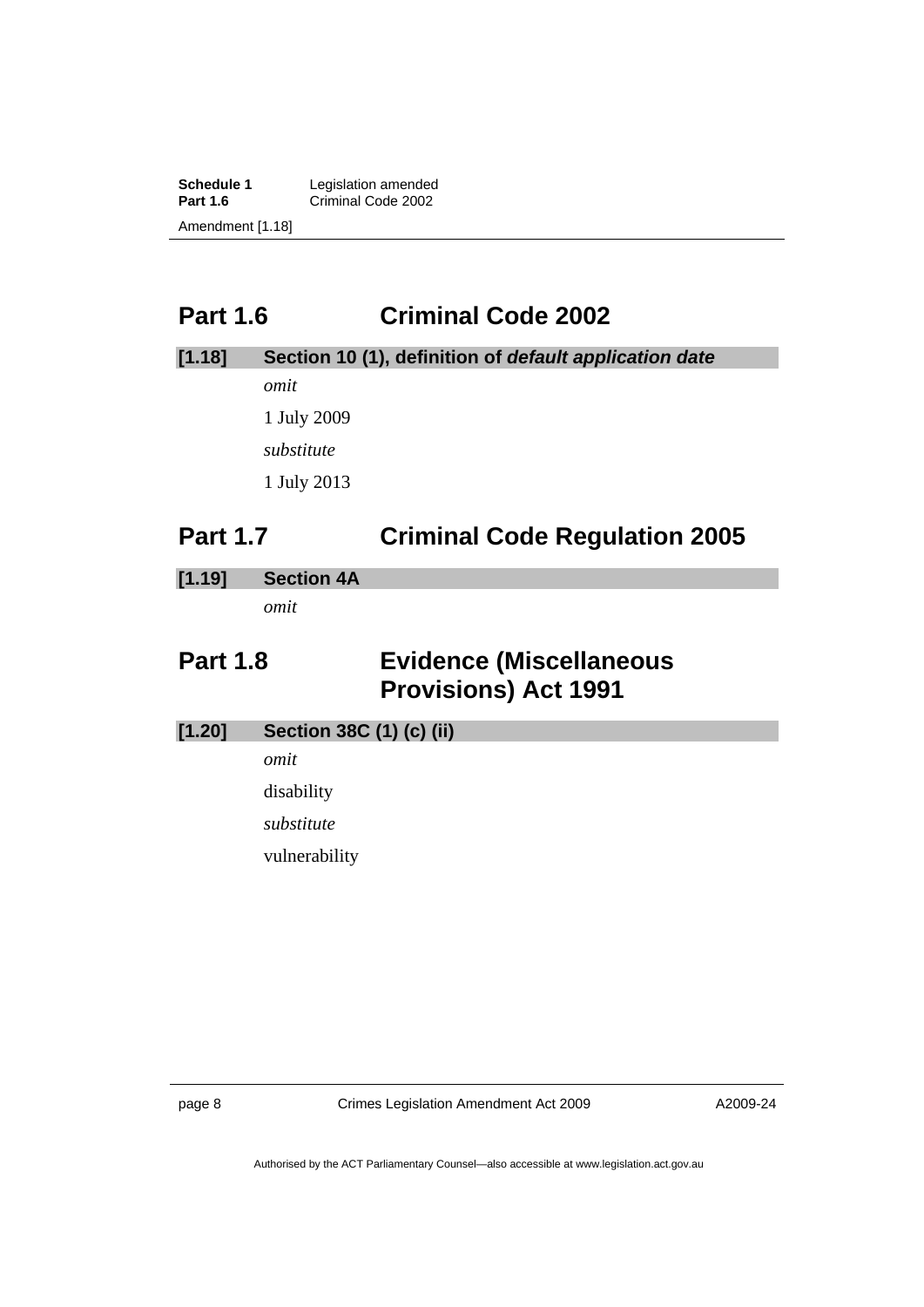### **[1.21] Section 38D**

*substitute* 

#### **38D Examination of witness by self-represented accused person—procedure**

- (1) This section applies to the complainant or a similar act witness (the *witness*) giving evidence in—
	- (a) a sexual offence proceeding; or
	- (b) a violent offence proceeding in relation to a serious violent offence; or
	- (c) a violent offence proceeding in relation to a less serious violent offence if—
		- (i) the witness is a relevant person in relation to the accused person; or
		- (ii) the court considers that the witness has a vulnerability that affects the witness's ability to give evidence because of the circumstances of the proceeding or the witness's circumstances.

#### **Examples—par (c) (ii)**

- 1 the witness is likely to suffer severe emotional trauma because of the nature of the alleged offence
- 2 the witness is intimidated or distressed because of the witness's relationship to the accused person
- *Note* An example is part of the Act, is not exhaustive and may extend, but does not limit, the meaning of the provision in which it appears (see Legislation Act, s 126 and s 132).
- (2) This section also applies to a child or witness with a disability (the *witness*) giving evidence for the prosecution in a sexual or violent offence proceeding.

A2009-24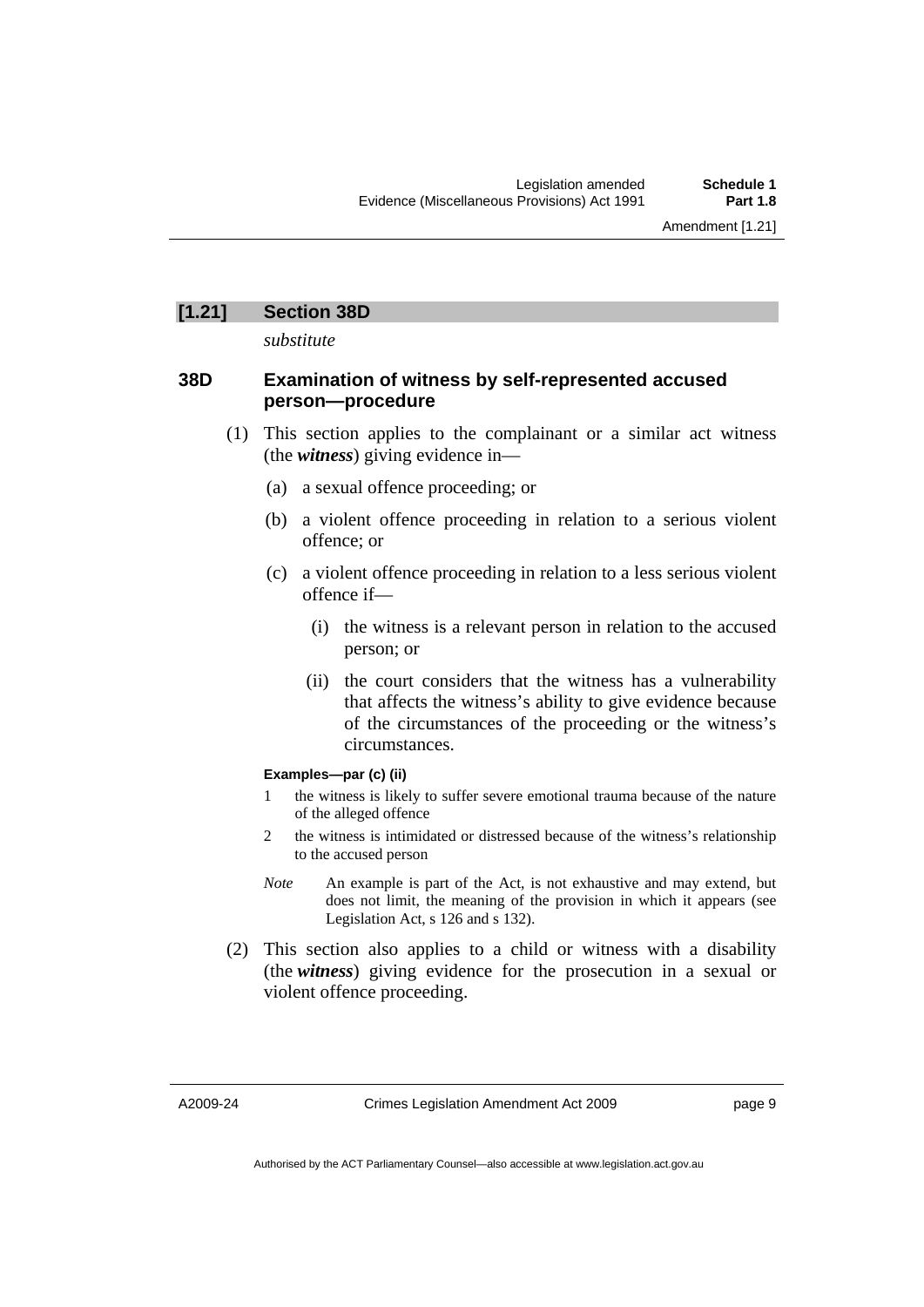- (3) The witness must not be examined personally by the accused person but may be examined instead by—
	- (a) the accused person's legal representative; or
	- (b) if the accused person does not have a legal representative—a person appointed by the court.
- (4) If the accused person does not have a legal representative, the court must, as soon as practicable, tell the person—
	- (a) about the terms of subsection (3); and
	- (b) that the person may not adduce evidence from another witness in relation to a fact in issue to contradict the evidence of the witness in relation to the fact if the fact in the other witness's evidence intended to contradict the witness's evidence has not been put to the witness in cross-examination.
- (5) A person appointed by the court for subsection (3) (b) may ask the witness only the questions that the accused person asks the person to put to the witness, and must not independently give the accused person legal or other advice.
	- *Note 1* If the court considers a question to be harassing, intimidating etc, the court must disallow it or tell the witness that it need not be answered (see *Evidence Act 1995* (Cwlth), s 41 (Improper questions)).
	- *Note* 2 If the court considers a question to be indecent or scandalous, the court may disallow it unless the question relates to a fact in issue in the proceeding or to matters necessary to be known to determine an issue of fact in the proceeding (see *Evidence Act 1971*, s 59 (Scandalous and insulting questions)).
- (6) If the accused person does not have a legal representative, the court may, if it considers it is in the interests of justice, do 1 or more of the following:
	- (a) adjourn the proceeding to enable the person to obtain a legal representative to conduct the examination;

page 10 Crimes Legislation Amendment Act 2009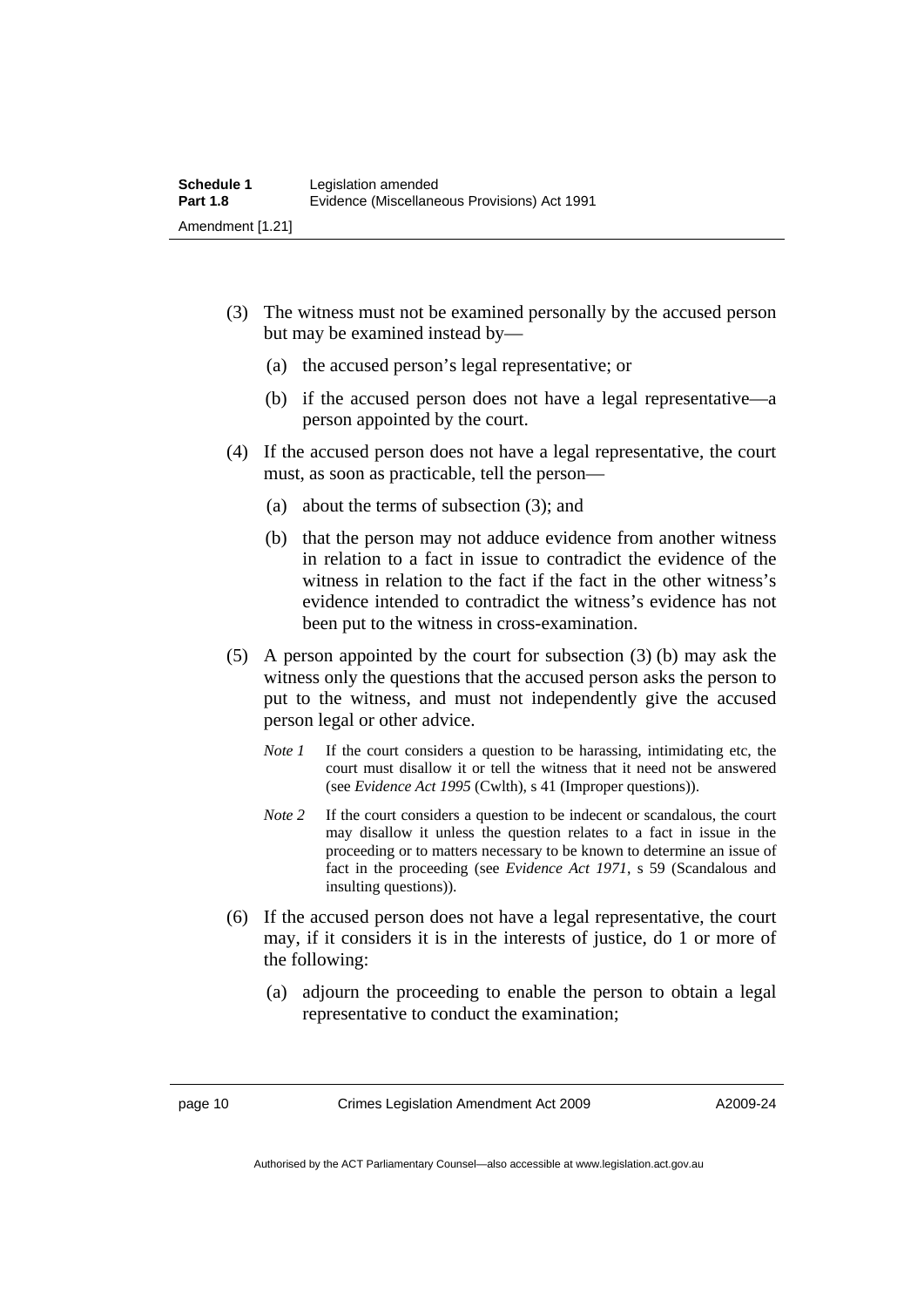- (b) make—
	- (i) an order that the person obtain legal representation; and
	- (ii) any other order the court considers necessary to secure legal representation for the person.
- (7) If the proceeding is a trial by jury, the court must tell the jury that—
	- (a) the accused person may not examine the witness personally; and
	- (b) obtaining, or being provided with, legal representation to examine the witness, or having the accused person's questions put to the witness by a person appointed by the court, is a usual practice; and
	- (c) the jury must not draw any inference against the accused person, or give the evidence more or less weight, because the examination is not conducted personally by the accused person.
- (8) In this section:

*examine* includes cross-examine and re-examine.

| [1.22] | Section 38E (1) (c) (ii) |
|--------|--------------------------|
|        | omit                     |
|        | disability               |
|        | substitute               |
|        | vulnerability            |
|        |                          |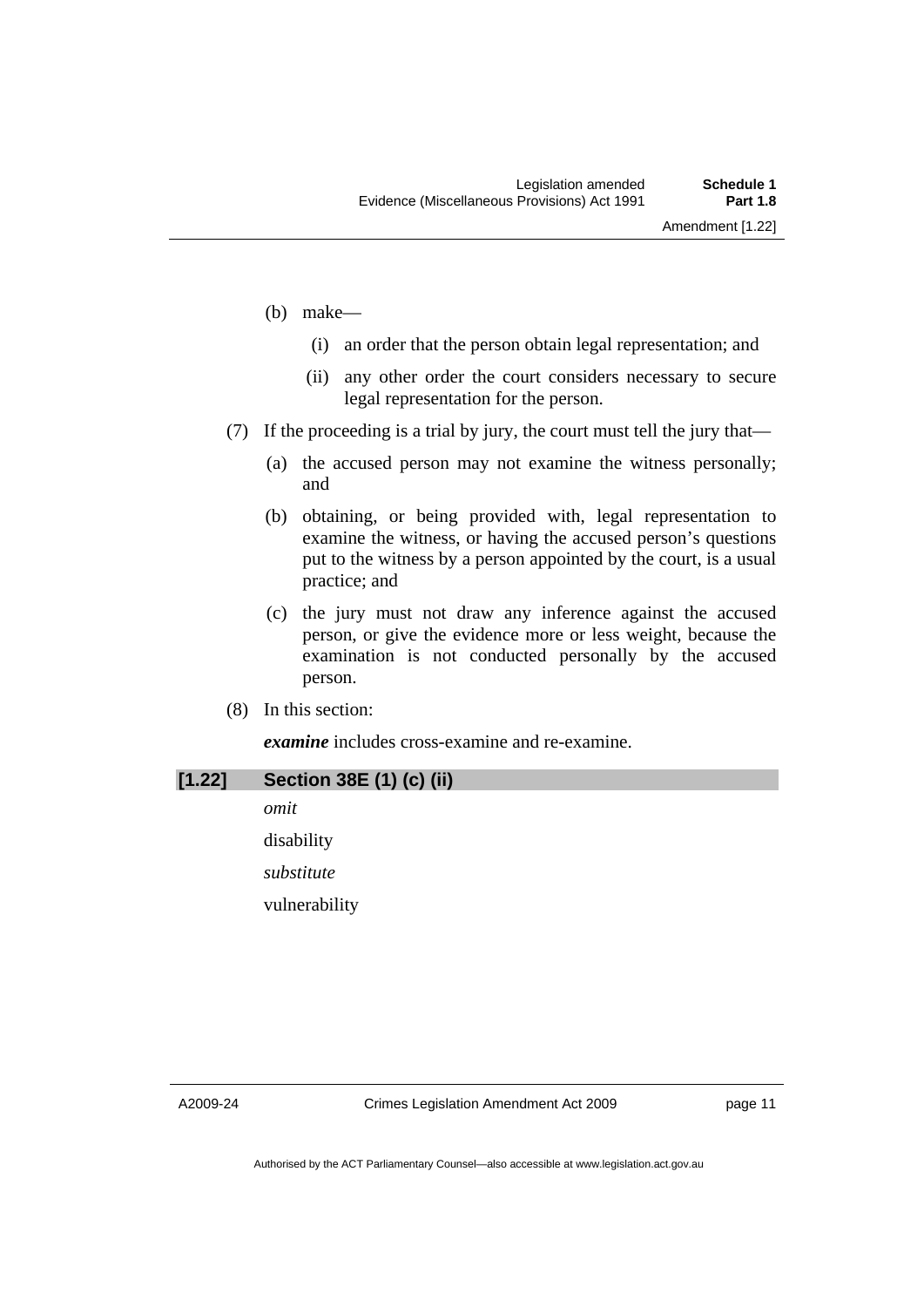## **[1.23] Section 39 (1) (c) (ii)**

*omit* 

disability

*substitute* 

vulnerability

## **[1.24] Section 40M (2)**

*substitute* 

- (2) For this section, a person has *authority* in relation to an audiovisual recording only if the person possesses the recording, or does something with the recording, in connection with—
	- (a) the investigation of, or a proceeding for, an offence in relation to which the recording is prepared; or
	- (b) a re-hearing, re-trial or appeal in relation to the proceeding; or
	- (c) another proceeding in which the recording is or may be admitted in evidence under section 40V.

## **[1.25] Section 40Q heading**

*substitute* 

# **40Q Witness may give evidence at pre-trial hearing**

## **[1.26] New section 40Q (1A)**

*before subsection (1), insert* 

(1A) A witness may give evidence at a pre-trial hearing.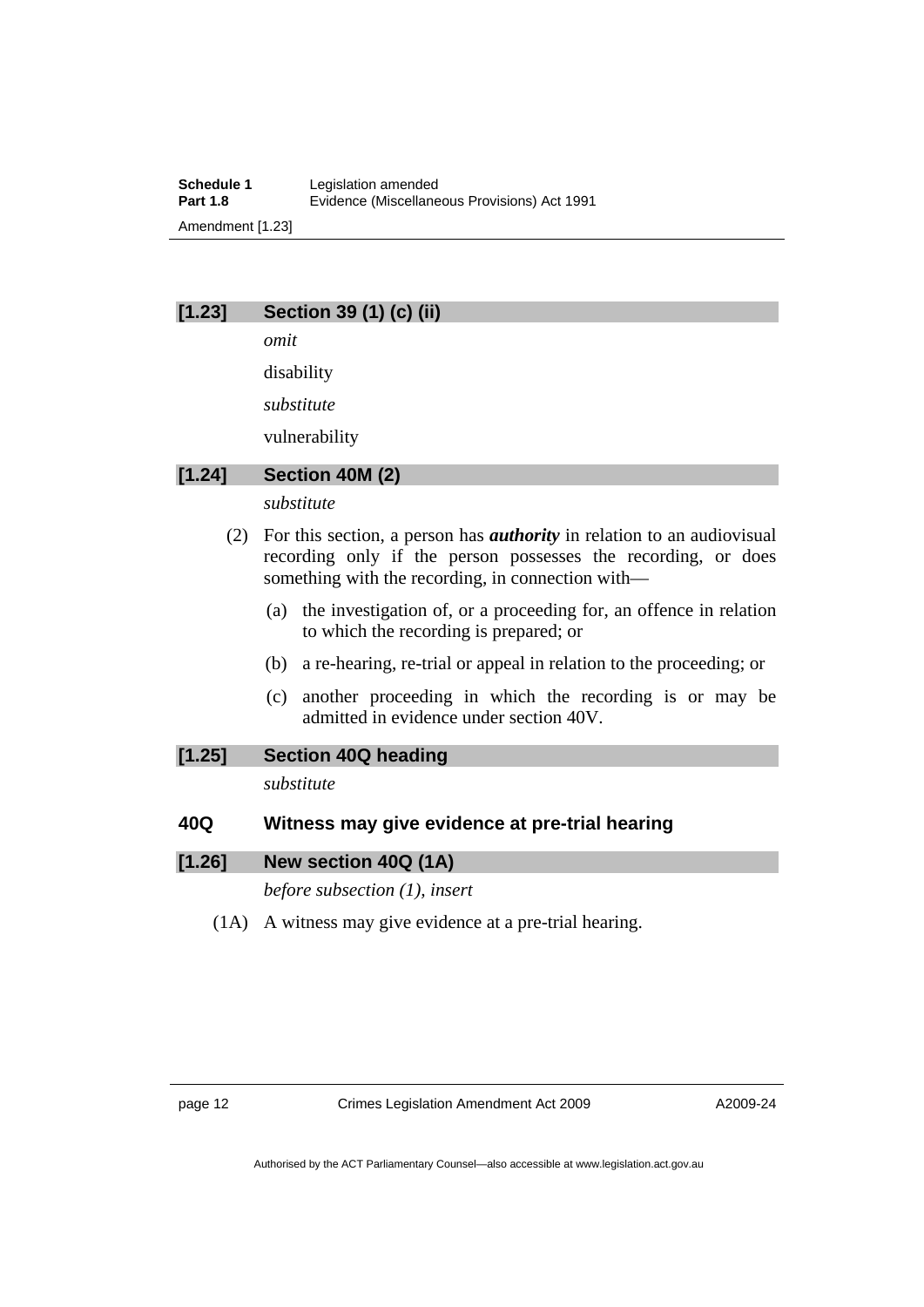# **[1.27] Section 40Q (1)**

*omit* 

A witness must give the witness's evidence at a pre-trial hearing *substitute* 

The evidence must be given

## **[1.28] Section 40Q (4)**

*after* 

for all purposes

*insert* 

(other than subsection (3))

### **[1.29] Section 40T (6)**

*after* 

for all purposes

*insert* 

(other than section 40S (4))

# **[1.30] Section 42 (1) (c) (ii)**

*omit*  disability

*substitute* 

vulnerability

Crimes Legislation Amendment Act 2009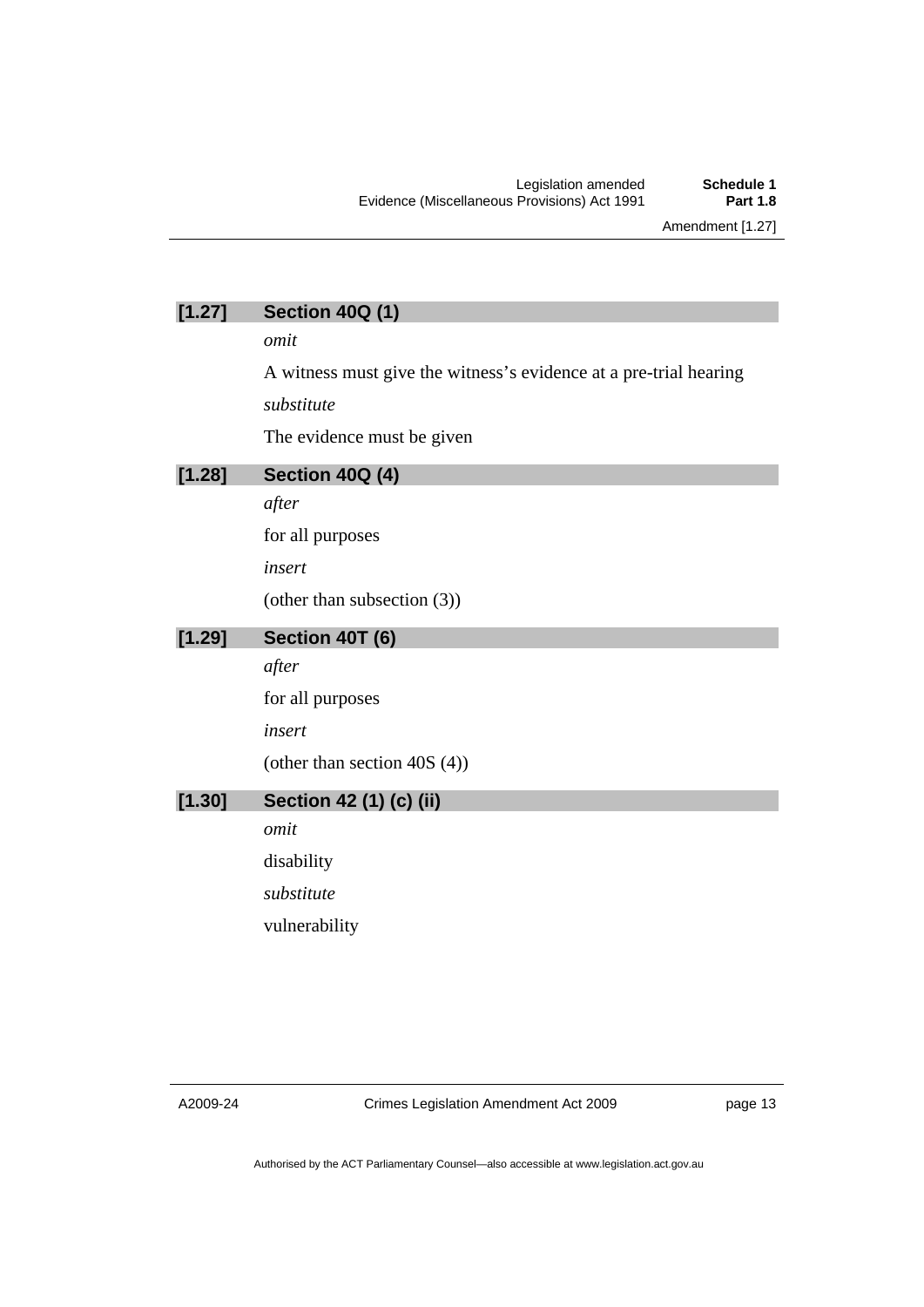**Schedule 1** Legislation amended<br> **Part 1.8** Evidence (Miscellane **Part 1.8** Evidence (Miscellaneous Provisions) Act 1991 Amendment [1.31]

## **[1.31] Section 43 (4)**

*after* 

for all purposes

*insert* 

(other than section 40F (3))

### **[1.32] Section 81D (1)**

*omit* 

disability

*substitute* 

vulnerability

### **[1.33] New section 150 (2) and (3)**

*insert* 

- (2) This Act, as in force immediately before the amendments commence, continues to apply to the proceeding.
- (3) For subsection (1), the hearing of a proceeding has started if the court has begun to take oral or written evidence in the proceeding (other than in relation to bail or any other interlocutory matter).

page 14 Crimes Legislation Amendment Act 2009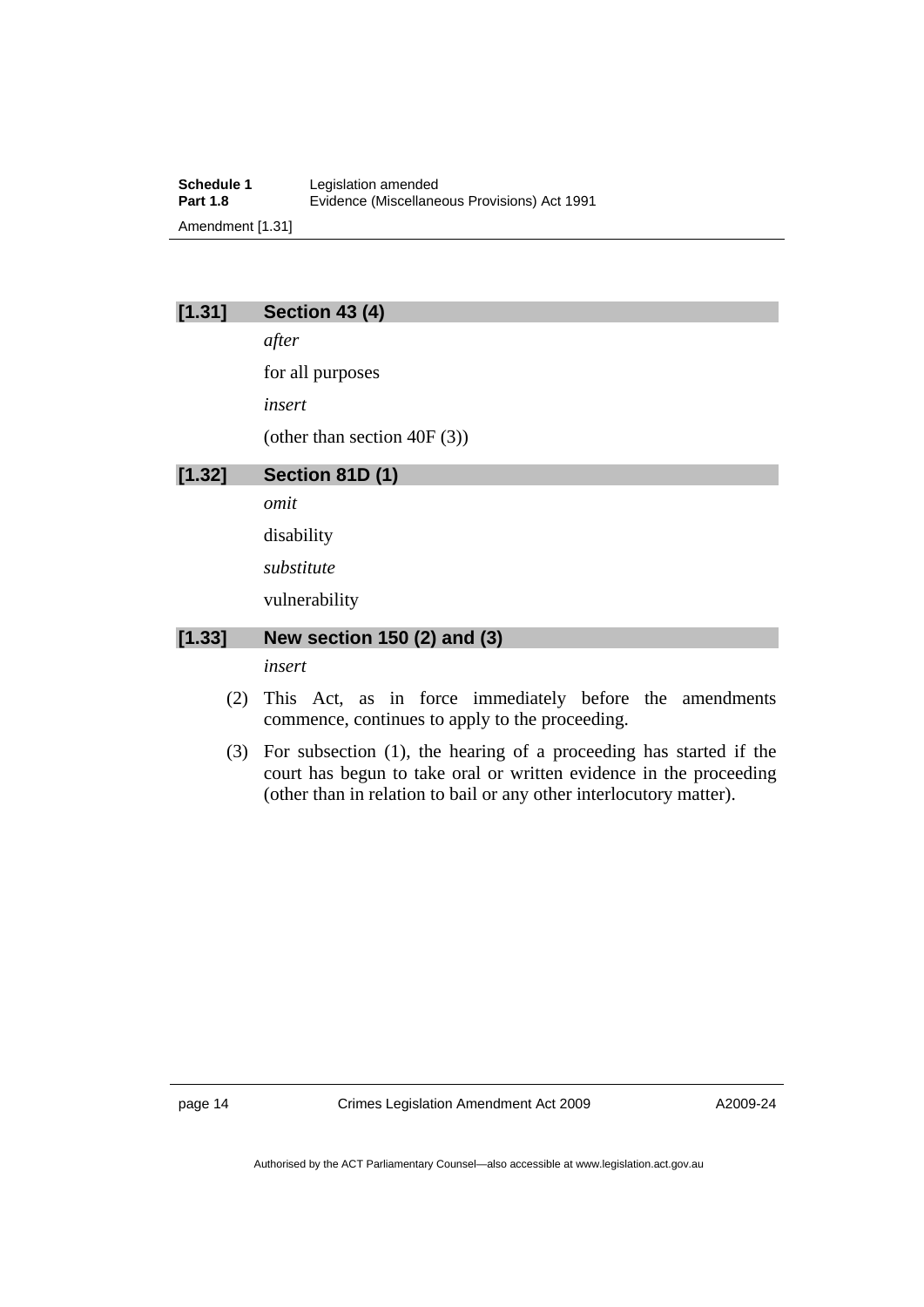# <span id="page-16-0"></span>**Part 1.9 Magistrates Court Act 1930**

| [1.34] | <b>Section 90AA (3) (b)</b>                                                                                                                                                                                                                                                                                                                   |
|--------|-----------------------------------------------------------------------------------------------------------------------------------------------------------------------------------------------------------------------------------------------------------------------------------------------------------------------------------------------|
|        | omit                                                                                                                                                                                                                                                                                                                                          |
| [1.35] | Section 90AA (8)                                                                                                                                                                                                                                                                                                                              |
|        | omit                                                                                                                                                                                                                                                                                                                                          |
|        | another sexual offence                                                                                                                                                                                                                                                                                                                        |
|        | substitute                                                                                                                                                                                                                                                                                                                                    |
|        | another offence                                                                                                                                                                                                                                                                                                                               |
| [1.36] | Section 94 (a) and (b), except notes                                                                                                                                                                                                                                                                                                          |
|        | substitute                                                                                                                                                                                                                                                                                                                                    |
|        | (a) if the court is satisfied, having regard to all the evidence before<br>it, that there is no reasonable prospect that the person would be<br>found guilty of an indictable offence—if the person is in<br>custody in relation to the offence, immediately order that the<br>person be released from custody in relation to the offence; or |
|        | if the court is not satisfied as mentioned in paragraph $(a)$ —<br>(b)<br>commit the person for trial.                                                                                                                                                                                                                                        |
| [1.37] | Section 97 (a)                                                                                                                                                                                                                                                                                                                                |
|        | omit                                                                                                                                                                                                                                                                                                                                          |
|        | the offence                                                                                                                                                                                                                                                                                                                                   |
|        | substitute                                                                                                                                                                                                                                                                                                                                    |
|        | an indictable offence                                                                                                                                                                                                                                                                                                                         |
| [1.38] | <b>Section 110 (2)</b>                                                                                                                                                                                                                                                                                                                        |
|        | omit                                                                                                                                                                                                                                                                                                                                          |
|        |                                                                                                                                                                                                                                                                                                                                               |

A2009-24

Crimes Legislation Amendment Act 2009

page 15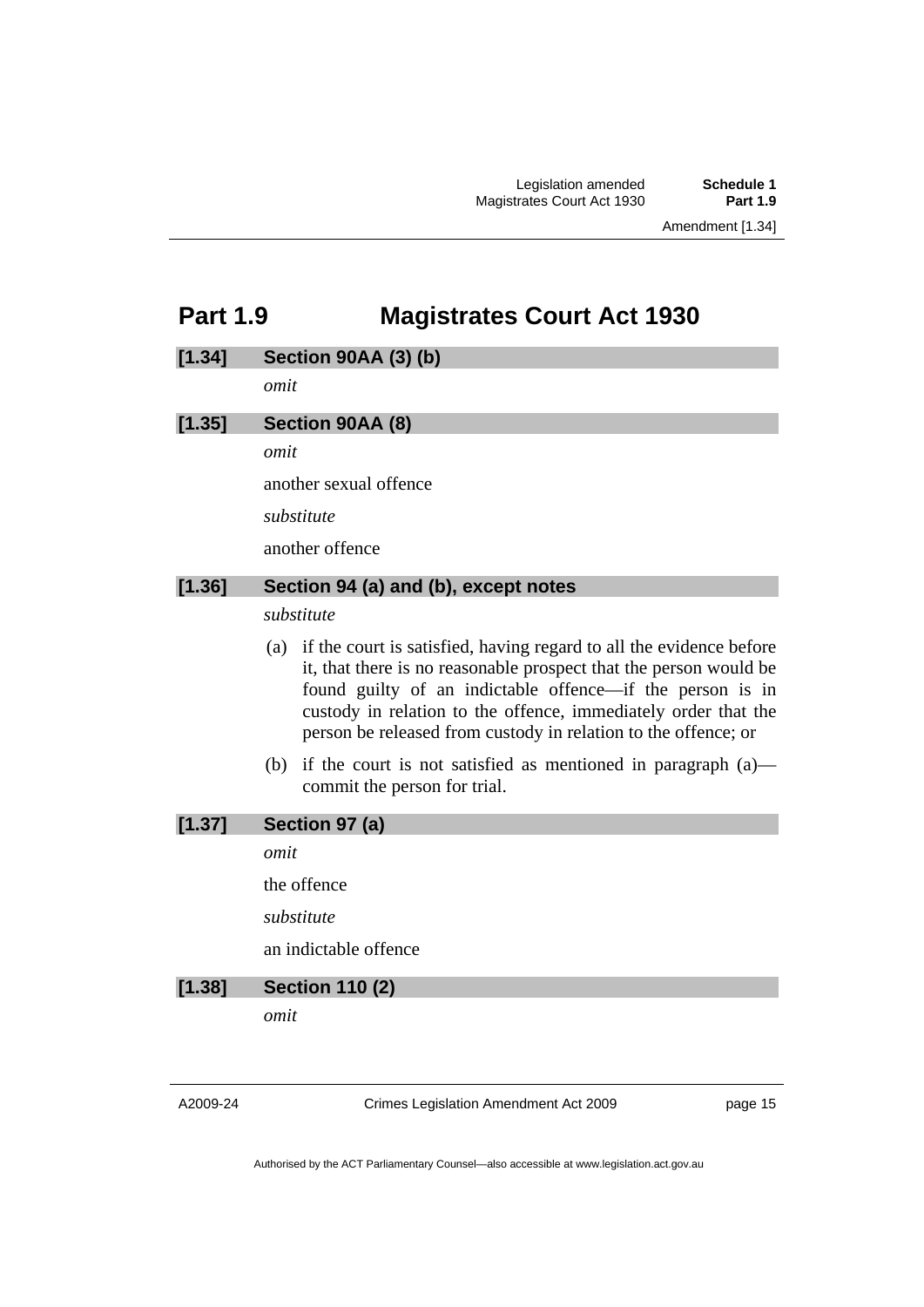### **[1.39] New section 110 (8) and (9)**

*insert* 

- (8) The court must not sentence a defendant to imprisonment for an offence if the court has heard and decided the case under subsection (1) (a) in the absence of the defendant.
- (9) The court must set aside an order made in hearing and deciding a case under subsection (1) (a) if—
	- (a) the defendant applies under the rules to have the order set aside; and
	- (b) the court is satisfied on reasonable grounds that the defendant—
		- (i) did not know the hearing date; or
		- (ii) did not understand that the court could proceed to hear and decide the case in the defendant's absence if the defendant failed to appear; or
		- (iii) otherwise had a reasonable excuse for failing to appear.

### **[1.40] Section 451**

*substitute* 

### **451 Application of certain other amendments**

- (1) The amendments of part 3.5 (Proceedings for indictable offences) made by the *Crimes Legislation Amendment Act 2008* do not apply in relation to a proceeding if the court has begun to take oral or written evidence in the proceeding before the amendments commence.
- (2) Part 3.5, as in force immediately before the amendments mentioned in subsection (1) commence, continues to apply in relation to the proceeding.

page 16 Crimes Legislation Amendment Act 2009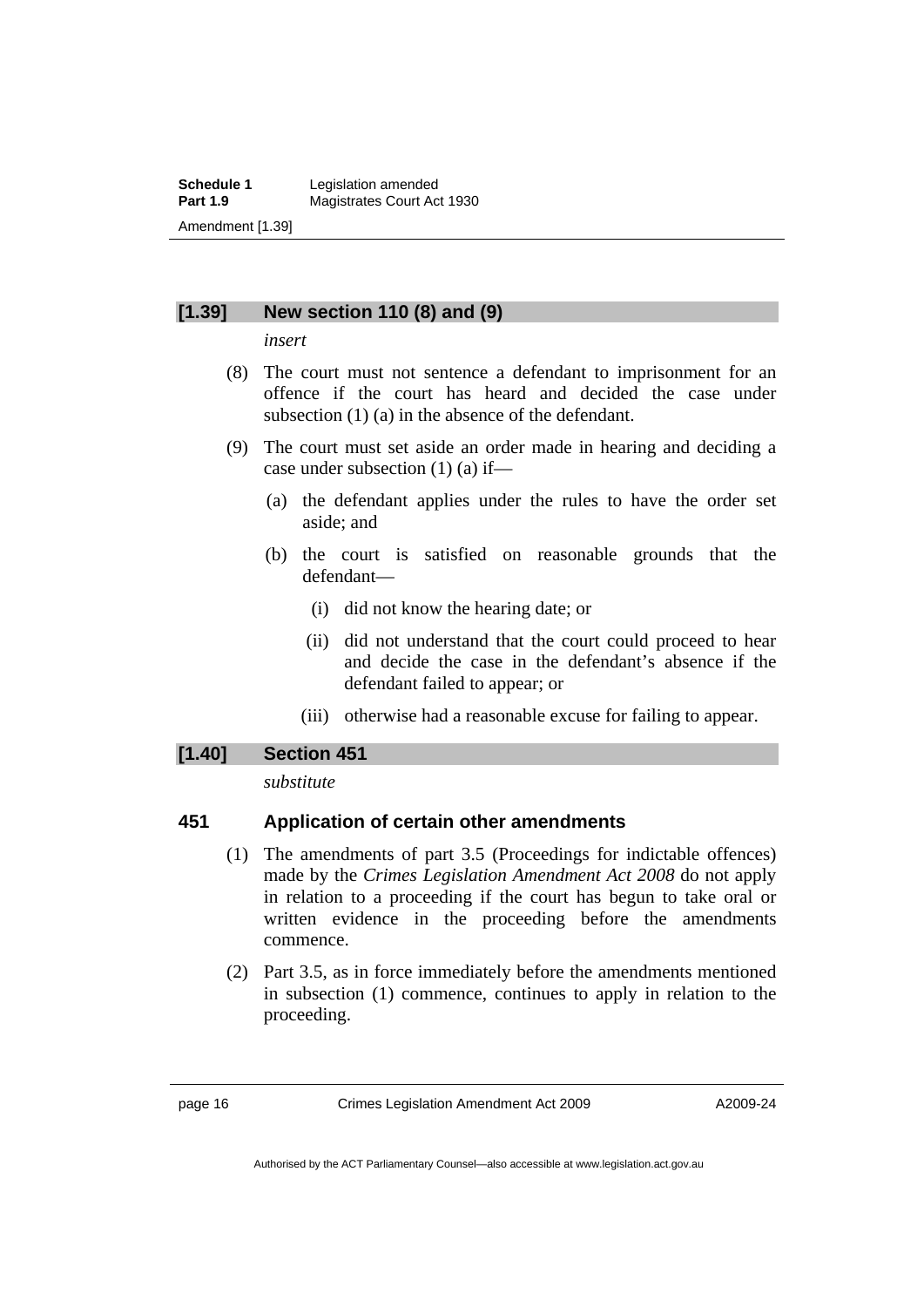- (3) The amendments of part 3.10 (Criminal appeals) made by the *Crimes Legislation Amendment Act 2008* do not apply to a proceeding on an appeal if the proceeding has started before the amendments commence.
- (4) Part 3.10, as in force immediately before the amendments mentioned in subsection (3) commence, continues to apply to the proceeding.

### **451A Admissibility of certain written statements made before commencement day**

(1) In this section:

*commencement day* means the day the *Crimes Legislation Amendment Act 2008*, part 1.11 (Magistrates Court Act 1930) commences.

- (2) A written statement is not inadmissible only because it does not comply with section 90AA (3) if it—
	- (a) was made before the commencement day; and
	- (b) contains words to the effect of the endorsement set out in section 90AA (3) (a).
- (3) This section is a law to which the Legislation Act, section 88 (Repeal does not end effect of transitional laws etc) applies.

# **[1.41] Chapter 12**

*omit*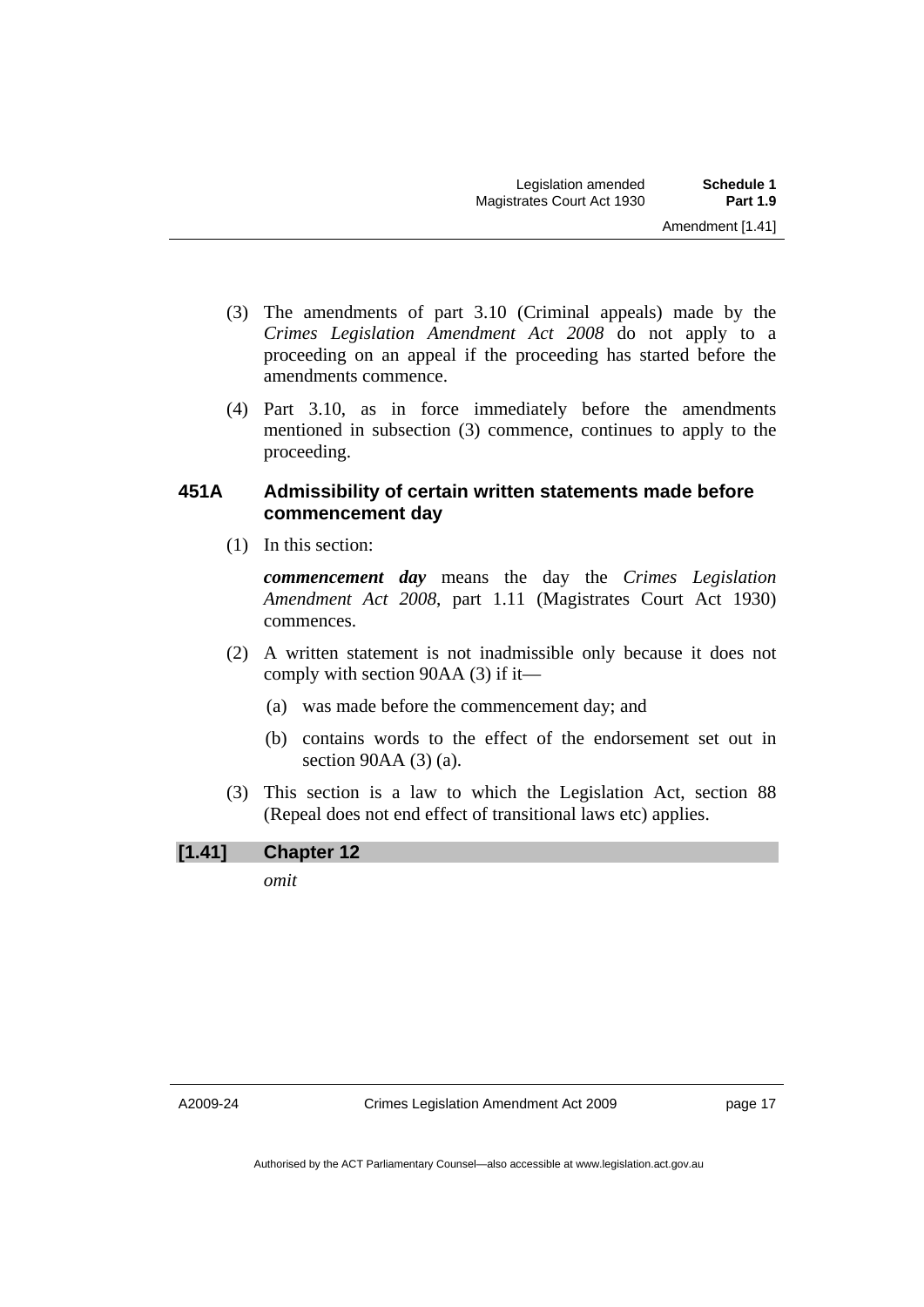<span id="page-19-0"></span>**Schedule 1** Legislation amended<br> **Part 1.10** Supreme Court Act 1 Supreme Court Act 1933 Amendment [1.42]

# **Part 1.10 Supreme Court Act 1933**

#### **[1.42] New section 68G**

*in part 8, insert* 

### **68G Alternative verdict—summary offence**

- (1) This section applies if, on the trial of a person for an indictable offence against a territory law—
	- (a) the person is found not guilty of the offence but guilty of another offence that, under that law, is an alternative offence; and
	- (b) the alternative offence is a summary offence.
- (2) The court may sentence or otherwise deal with the person for the alternative offence.
- (3) In sentencing or otherwise dealing with the person, the court has the same functions as the Magistrates Court.

page 18 Crimes Legislation Amendment Act 2009